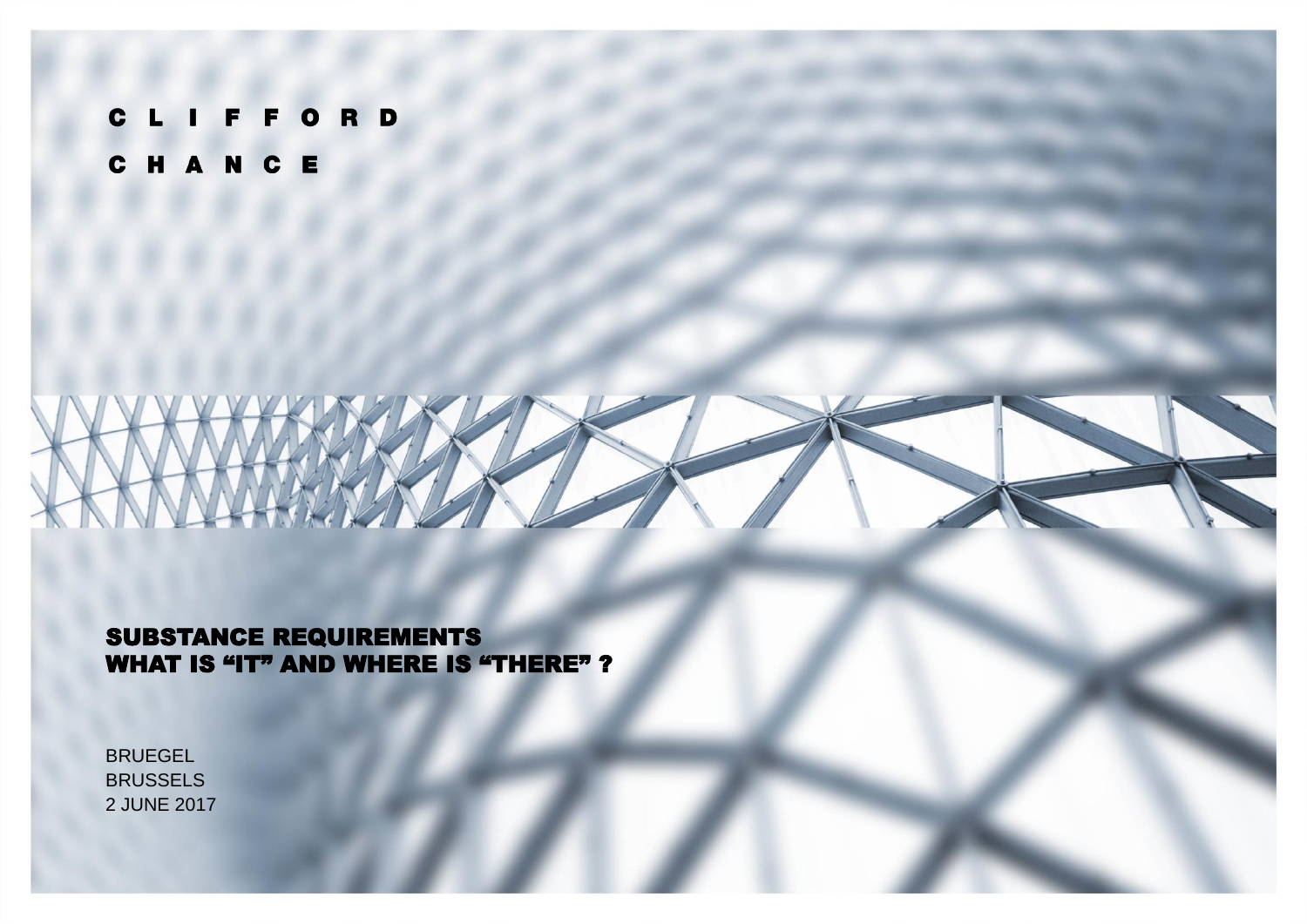# WHAT IS ORTHODOXY IN THIS CONTEXT?

THE PRE-BREXIT UK POSITION

**What would the PRA do?**

The firm's head office and registered office must be in the United Kingdom.

**REQUIREMENT - firm's policy must be formulated and overall management directed from the UK.**

The UK authorities will need to be satisfied that the firm's relationships with persons with whom it has "close links" (such as its parent undertakings, subsidiaries, controllers, controllers of parent undertakings) are not likely to prevent their effective supervision of the firm.

**REQUIREMENT – local management must be free-standing and independent of group management where necessary**

The authorities will need to be satisfied that the firm's capital is adequate in relation to its proposed regulated activities. In making this assessment, the authorities may take into account the resources and financial arrangements of the group of companies to which the firm belongs.

**REQUIREMENT – firm must be capable of being free-standing economically**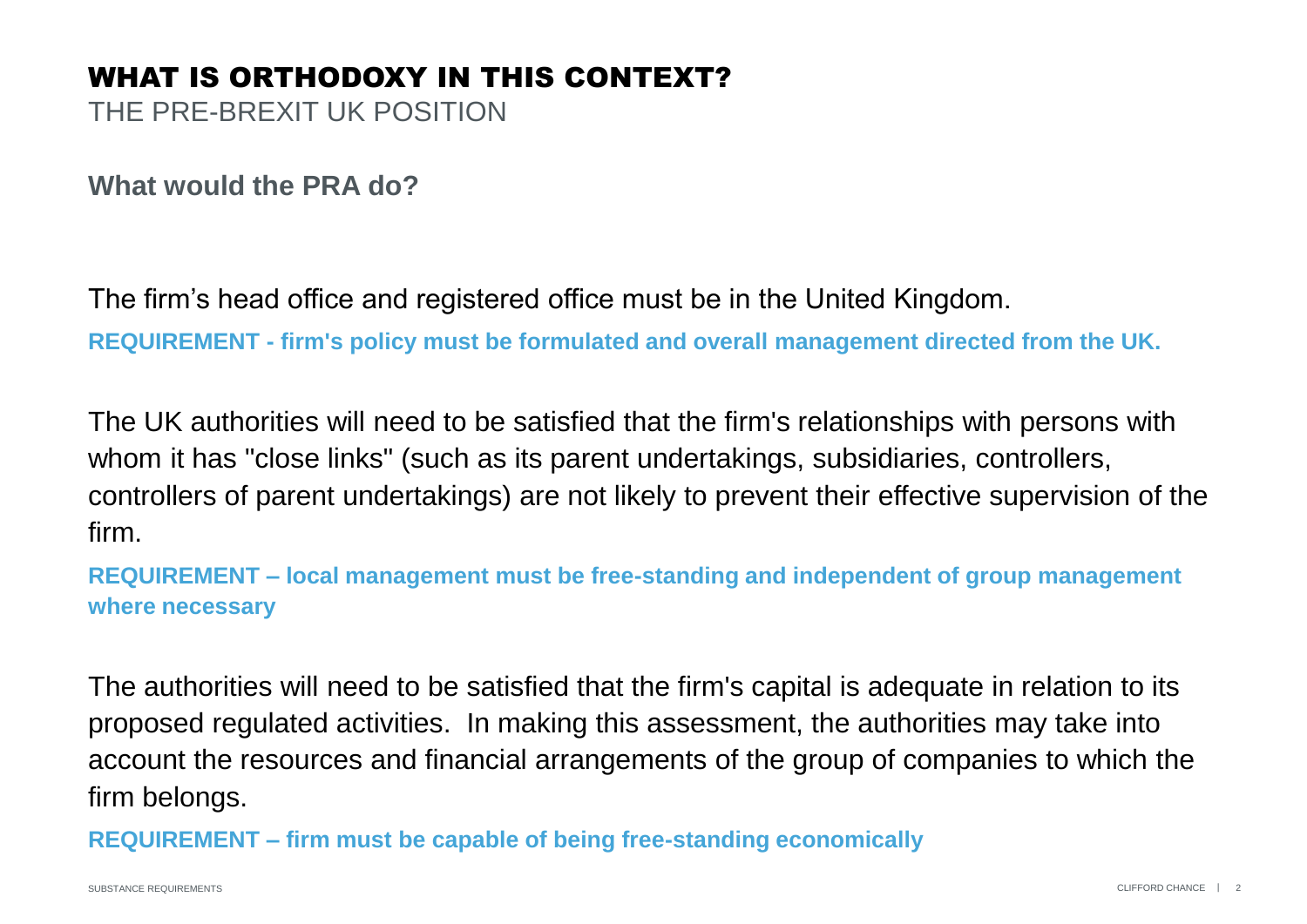#### THE PROBLEM DEFINED THE POST-BREXIT EU POSITION

**"First of all, we will not accept shell companies. Any bank that operates in the euro area must be a "real" bank. And a "real" bank has adequate local risk management, sufficient local staff and operational independence. A "real" bank also does not permanently book all of its exposures back-to-back with another entity in the group; this would make it way too reliant and limit control over its own balance sheet."**

**Sabine Lautenschleger, May 2017**

So we need

**Local risk management Local staff Local operational management Local booking which is not back-to-backed**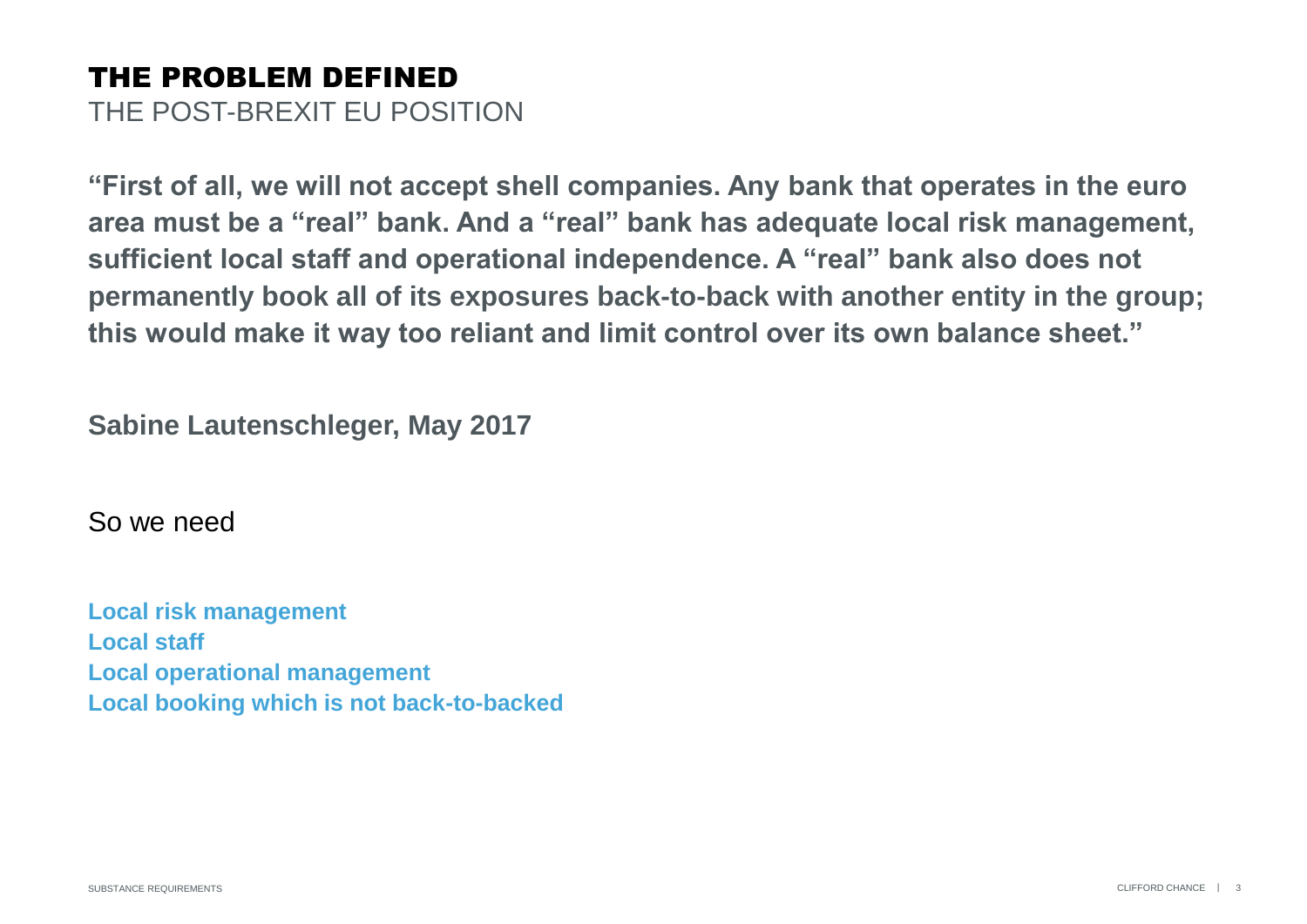On average 50% of those who work in bank risk management are engaged in credit analytics **moving those who analyse the credit of local customers is likely to be do-able**

The bulk of the remainder work in analytics – in particular risk modelling

**Is any useful purpose served by moving the physical location of those who design and operate models? A risk model is not a "thing" in a "place"**

Remember FRTB – model approval will be desk by desk, and desks are required to be coherent.

**Will it be possible to have "desks" straddling multiple legal entities? If not, will local desks have to have local modelling support?**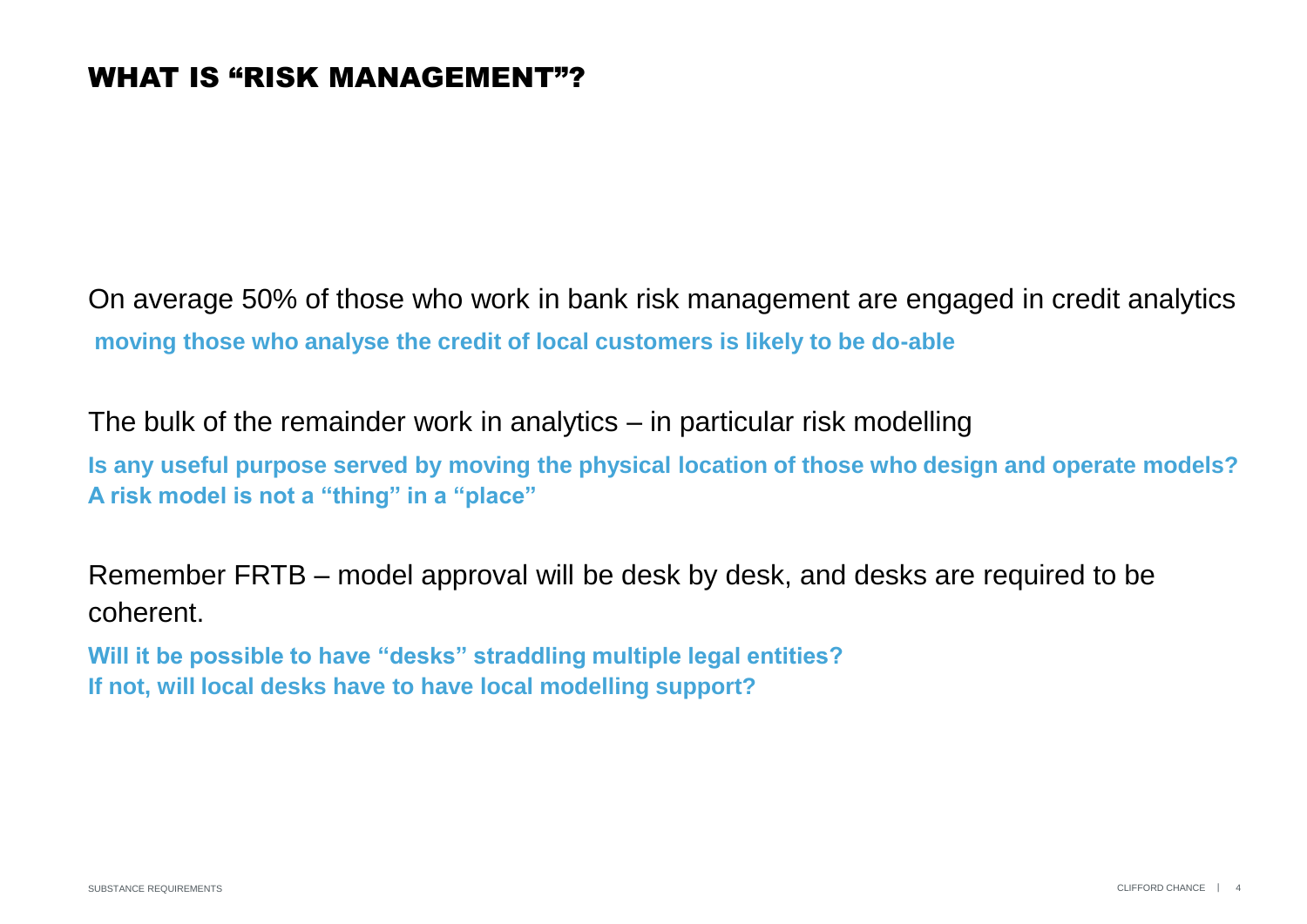

Local client coverage

**These are the people who are almost certain to relocate**

Local traders

**How likely is it that local markets will generate local specialised trading desks?**

Local heads of desk?

**How do we deal with global heads?**

Local managers

**How do they interact with group senior management?**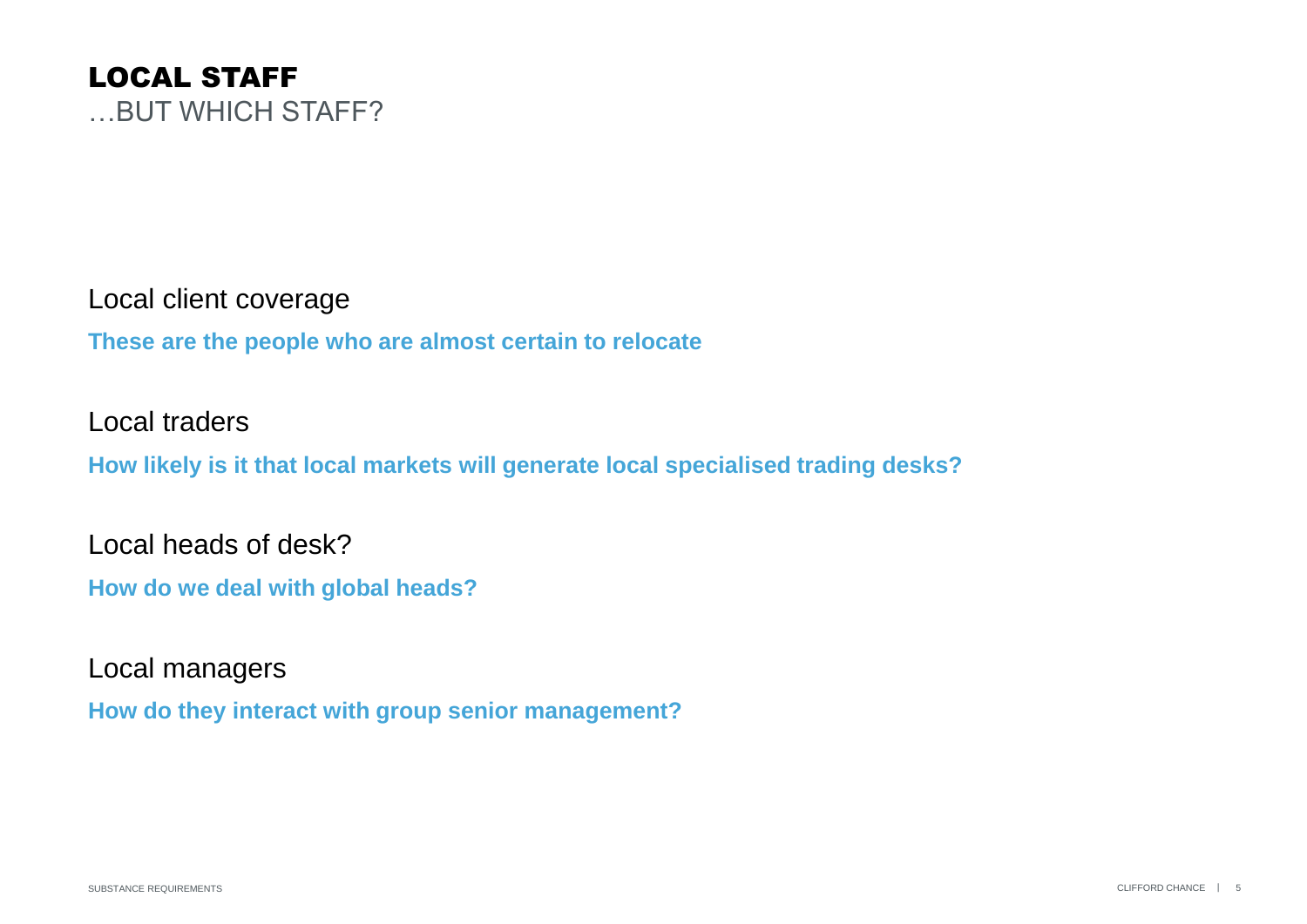## OPERATIONAL MANAGEMENT

WHAT DO YOU HAVE TO MANAGE TO BE A MANAGER?

Must be an independent local board

Photocopier leases & support staff

Employment issues – discipline, recruitment, dismissal

Business risk decisions?

How much can local management be integrated into the global management chain?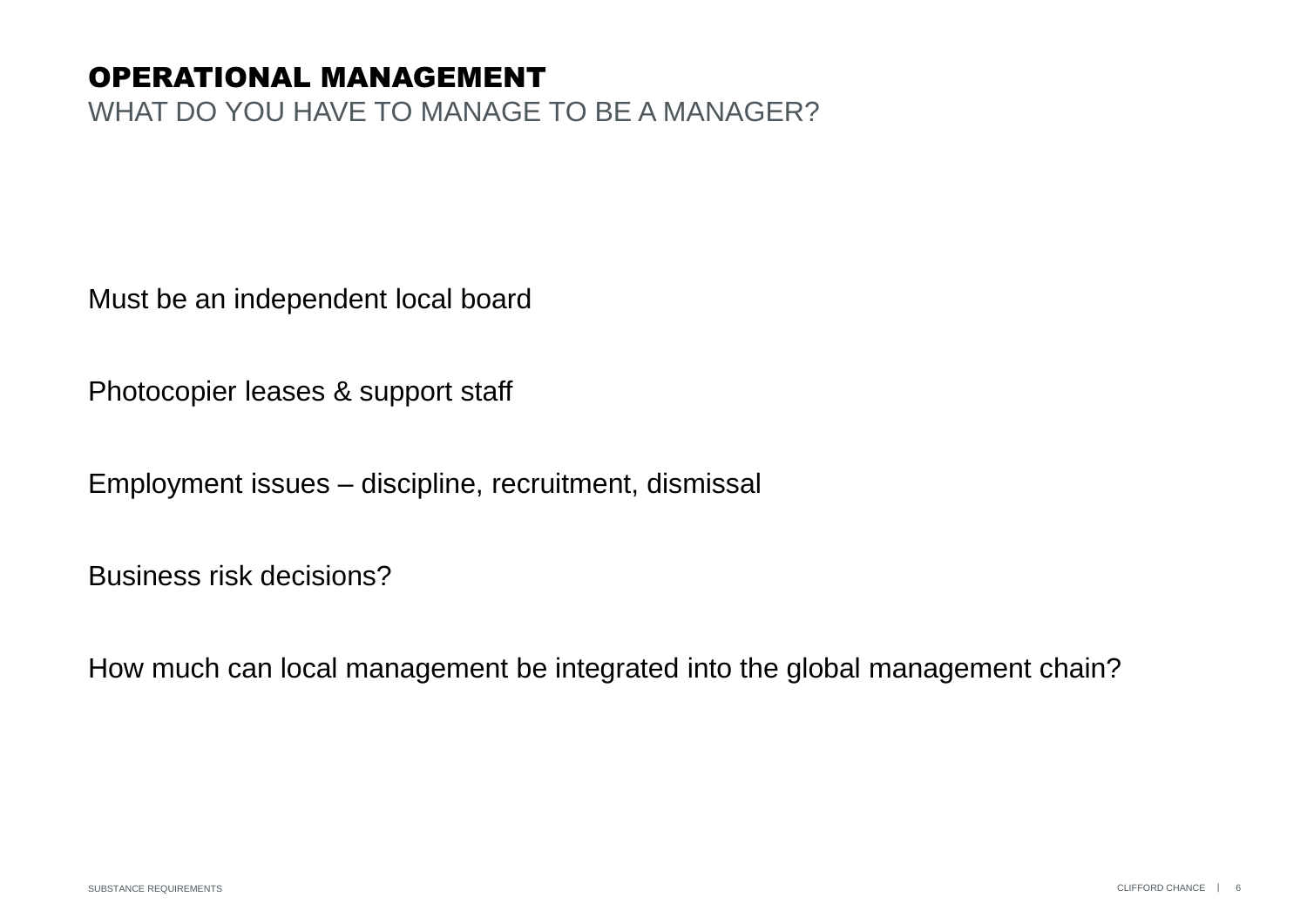## LOCAL BOOKING WHICH IS NOT BACK-TO-BACKED

Some risk must reside in the local entity – can't retain a completely flat book

Daily sweeps?

Macro-hedges & risk sales?

Collateralised protection from parent?